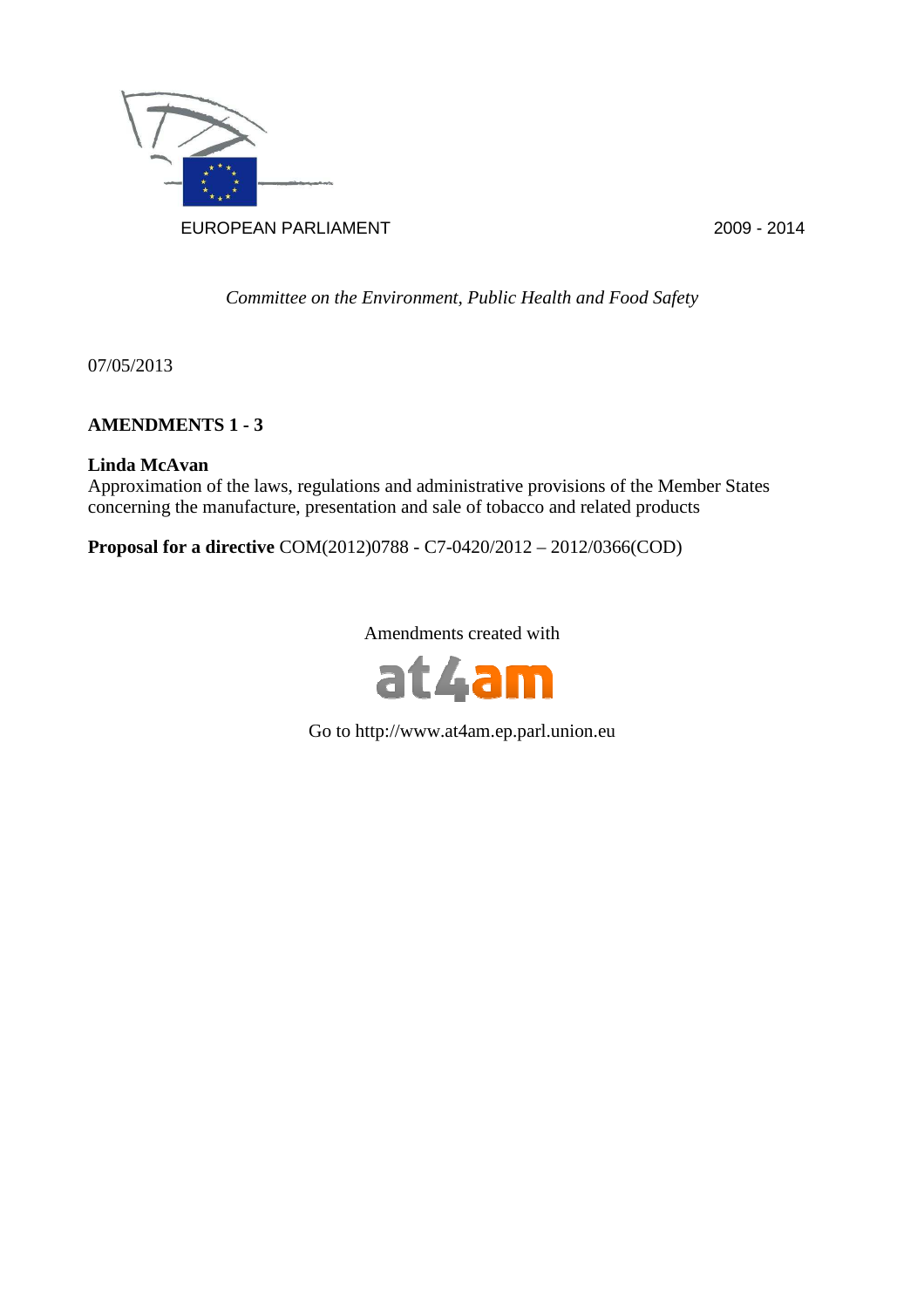# EUROPEAN PARLIAMENT

*Committee on the Environment, Public Health and Food Safety* 

07/05/2013

### **Linda McAvan**

Approximation of the laws, regulations and administrative provisions of the Member States concerning the manufacture, presentation and sale of tobacco and related products

**Proposal for a directive** COM(2012)0788 - C7-0420/2012 – 2012/0366(COD)

**Amendment 1 Rebecca Taylor, Matthias Groote** 

**Proposal for a directive Article 13 – paragraph 1** 

*Text proposed by the Commission* **Amendment** *Amendment* 

1. A unit packet of cigarettes shall have a cuboid shape. A unit packet of *roll-yourown* tobacco *shall have the form of a pouch, i.e. a rectangular pocket with a flap that covers the opening. The flap of the* pouch *shall cover at least 70% of the front of the packet. A unit* packet *of cigarettes shall include at least 20 cigarettes. A unit packet of roll-your-own tobacco* shall contain tobacco weighing at least *40 g*.

1. A unit packet of cigarettes shall have a cuboid shape *and include at least 20 cigarettes*. A unit packet of *any other* tobacco *for smoking shall be packaged in a cuboid or cylindrical composite can or have the form of a* pouch *i.e. rectangular* packet *with a flap that covers the opening, and* shall contain tobacco weighing at least *40g*.

Or. en

#### *Justification*

*The original Proposal does not take into account the requirement for the composite can for specific uses of fine-cut loose tobacco i.e. 'make-your-own' cigarettes and pipes. The goal of this revision is to make the uptake of smoking much less attractive to young people, but the composite can is usually purchased by an older generation and owing to its weight and volume is more expensive than the pouch and therefore less financially affordable for young people.*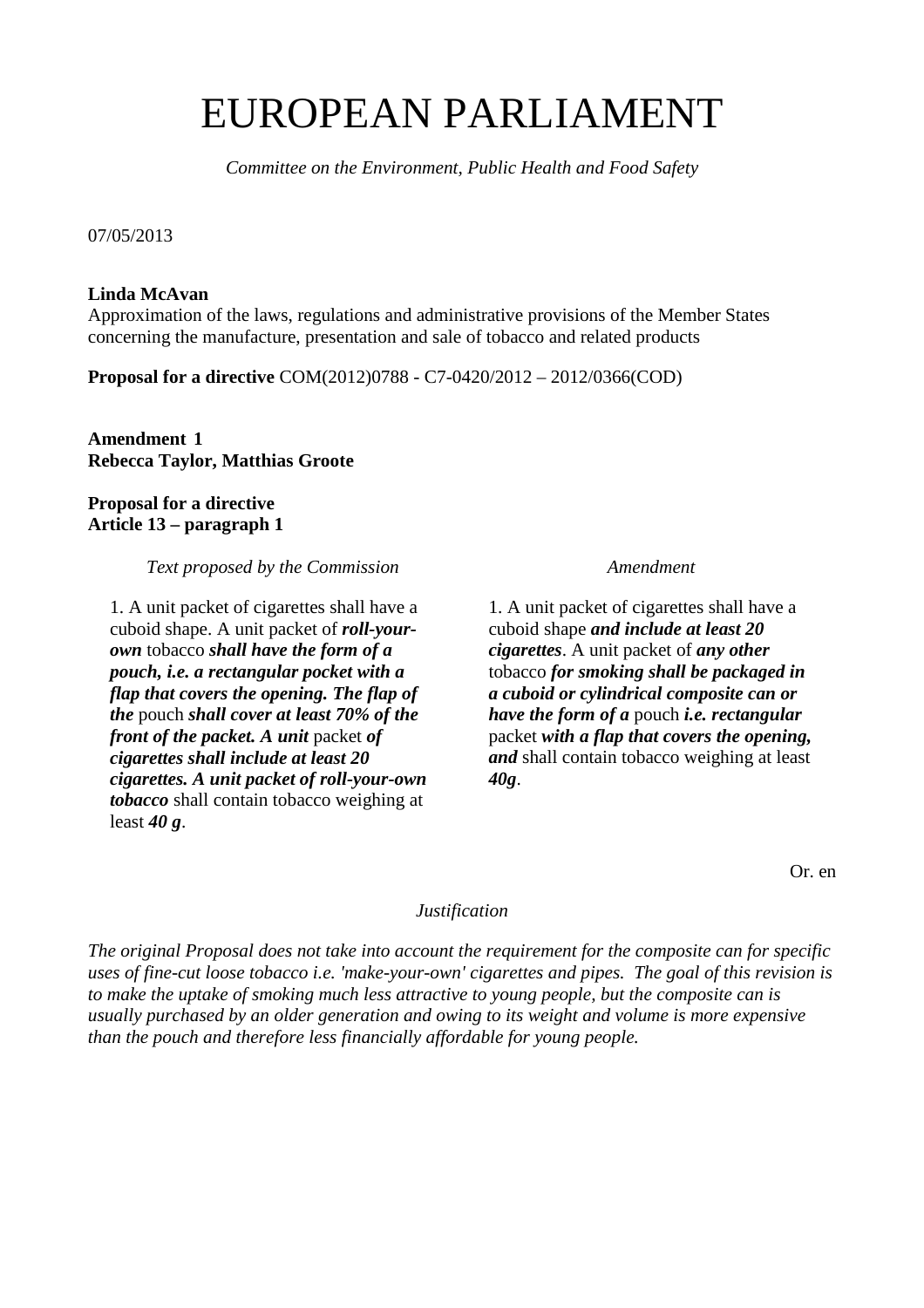# EUROPEAN PARLIAMENT

*Committee on the Environment, Public Health and Food Safety* 

07/05/2013

### **Linda McAvan**

Approximation of the laws, regulations and administrative provisions of the Member States concerning the manufacture, presentation and sale of tobacco and related products

**Proposal for a directive** COM(2012)0788 - C7-0420/2012 – 2012/0366(COD)

**Amendment 2 Rebecca Taylor** 

### **Proposal for a directive Article 13 – paragraph 2**

*Text proposed by the Commission* **Amendment** 

2. A cigarette packet can be of carton or soft material and shall *not* contain an opening that can be *re-closed or re-sealed after the opening is first opened, other than the* flip-top lid. The flip-top lid of a cigarette packet shall be hinged only at the back of the packet.

2. A cigarette packet can be of carton or soft material and shall contain an opening that can be *in the form of a* flip-top lid. The flip-top lid of a cigarette packet shall be hinged only at the back of the packet.

Or. en

*Justification* 

*This would allow for resealable inner security features, such as inner liners, which can help in combating counterfeiting, but would not hinder in any way the visibility and integrity of the health warnings on the pack.*